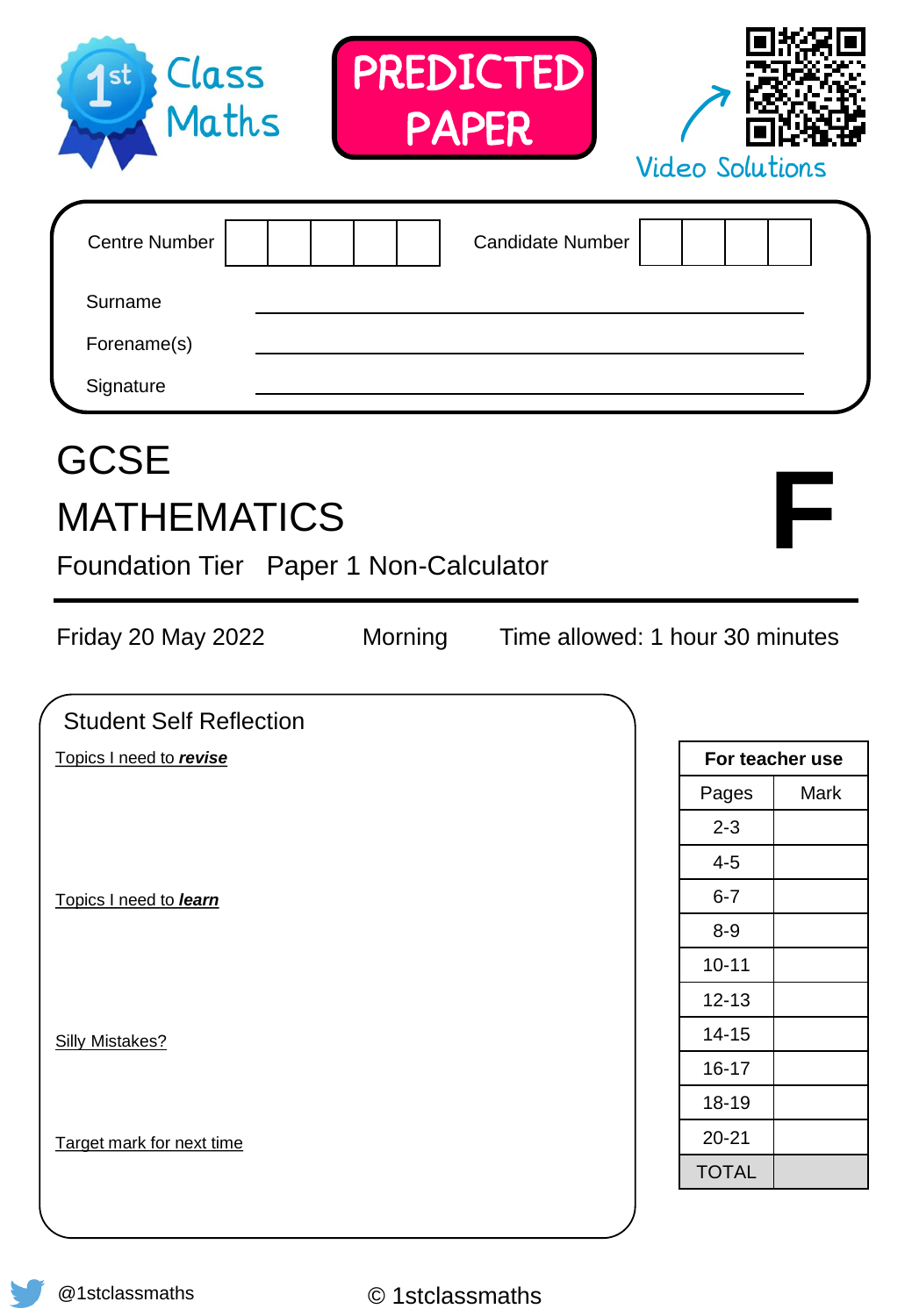

| Answer all questions in the spaces provided.            |                                                                                                                   |       |        |            |  |
|---------------------------------------------------------|-------------------------------------------------------------------------------------------------------------------|-------|--------|------------|--|
| Work out $12 - (-3)$                                    |                                                                                                                   |       |        |            |  |
| Circle your answer.                                     |                                                                                                                   |       |        | [1 mark]   |  |
| $-15$                                                   | -9                                                                                                                | 9     | 15     |            |  |
| Circle the correct statement                            |                                                                                                                   |       |        |            |  |
|                                                         | $\frac{1}{3} > \frac{1}{4}$ $\frac{1}{3} = \frac{1}{4}$ $\frac{1}{3} \le \frac{1}{4}$ $\frac{1}{3} < \frac{1}{4}$ |       |        | $[1$ mark] |  |
|                                                         |                                                                                                                   |       |        |            |  |
| On a circle, which of the following is a straight line. |                                                                                                                   |       |        |            |  |
| Circle your answer.                                     |                                                                                                                   |       |        | [1 mark]   |  |
| Arc                                                     | Circumference                                                                                                     | Chord | Sector |            |  |
|                                                         |                                                                                                                   |       |        |            |  |
|                                                         |                                                                                                                   |       |        |            |  |
|                                                         |                                                                                                                   |       |        |            |  |
|                                                         |                                                                                                                   |       |        |            |  |
|                                                         |                                                                                                                   |       |        |            |  |
|                                                         |                                                                                                                   |       |        |            |  |
|                                                         |                                                                                                                   |       |        |            |  |



*write*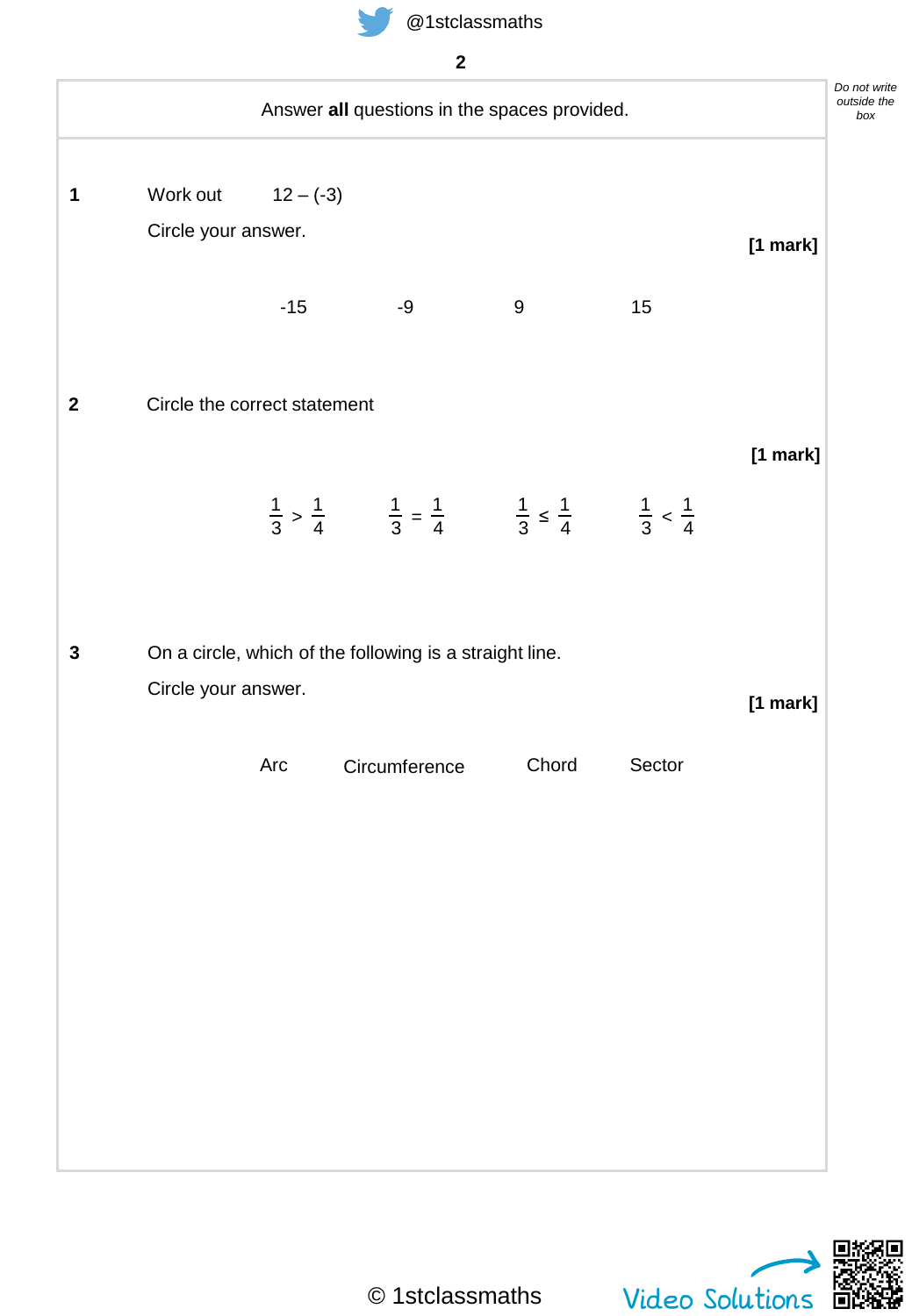| 4                     |                            | How many metres are equal to 2.5 kilometres? |     |        |       |            | Do not write<br>outside the<br>box |
|-----------------------|----------------------------|----------------------------------------------|-----|--------|-------|------------|------------------------------------|
|                       | Circle your answer.        |                                              |     |        |       | $[1$ mark] |                                    |
|                       |                            |                                              |     |        |       |            |                                    |
|                       |                            | 25                                           | 250 | 2500   | 25000 |            |                                    |
|                       |                            |                                              |     |        |       |            |                                    |
| (a)<br>5 <sub>5</sub> | Work out                   | $34 \times 29$                               |     |        |       | [3 marks]  |                                    |
|                       |                            |                                              |     |        |       |            |                                    |
|                       |                            |                                              |     |        |       |            |                                    |
|                       |                            |                                              |     |        |       |            |                                    |
|                       |                            |                                              |     |        |       |            |                                    |
|                       |                            |                                              |     |        |       |            |                                    |
|                       |                            |                                              |     |        |       |            |                                    |
|                       |                            |                                              |     | Answer |       |            |                                    |
|                       |                            |                                              |     |        |       |            |                                    |
| 5 <sup>5</sup>        | (b) Work out $15.9 + 4.23$ |                                              |     |        |       |            |                                    |
|                       |                            |                                              |     |        |       | [2 marks]  |                                    |
|                       |                            |                                              |     |        |       |            |                                    |
|                       |                            |                                              |     |        |       |            |                                    |
|                       |                            |                                              |     |        |       |            |                                    |
|                       |                            |                                              |     |        |       |            |                                    |
|                       |                            |                                              |     |        |       |            |                                    |
|                       |                            |                                              |     |        |       |            |                                    |
|                       |                            |                                              |     | Answer |       |            |                                    |
|                       |                            |                                              |     |        |       |            |                                    |

Video Solutions

l T

飈

п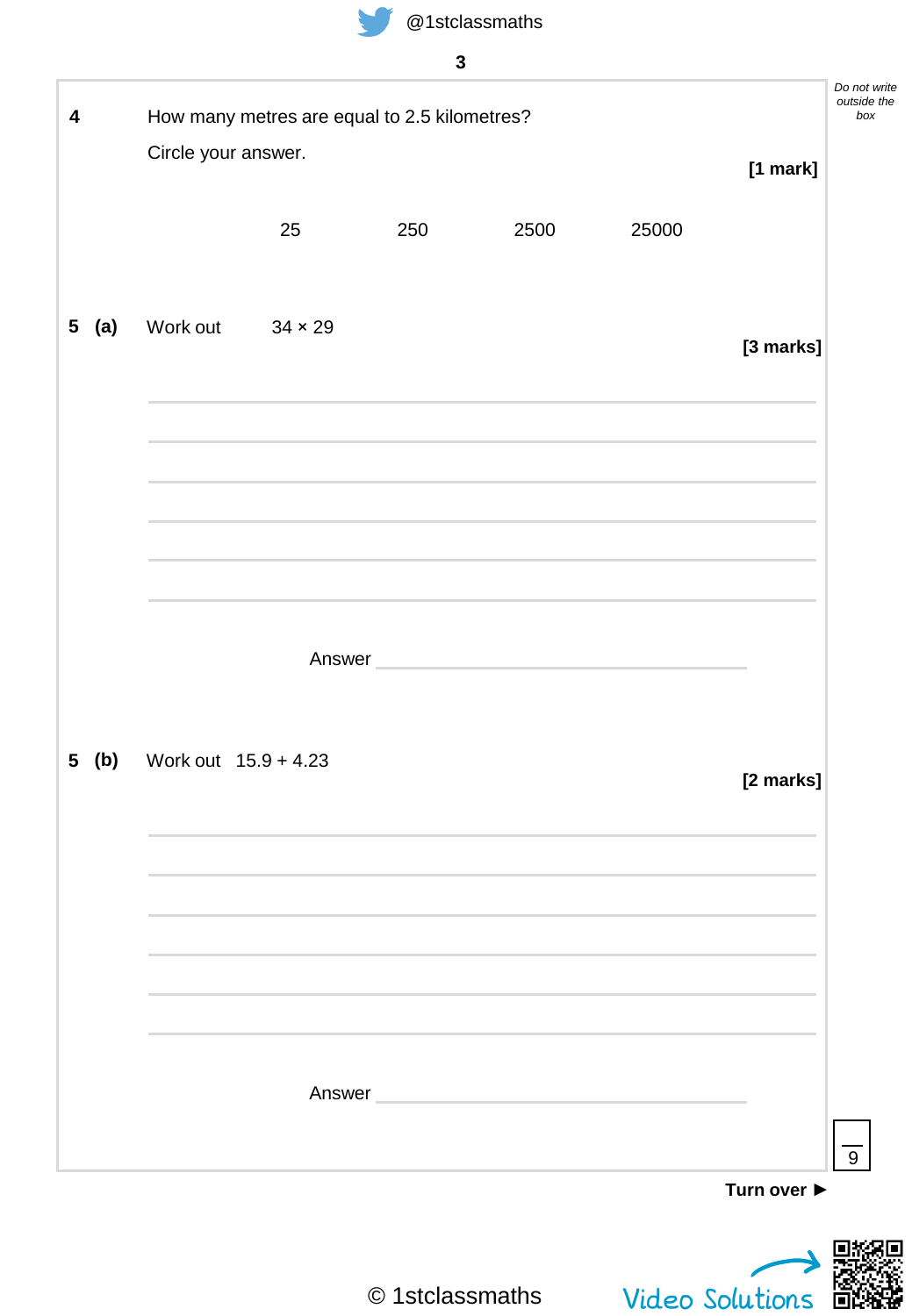

**6** Damian is taking part in sports day. As the captain he must take part in three events, one throwing, one running and one jumping.

The list of possible events that he could choose are in the table below.

| Throwing    | Running           | Jumping         |
|-------------|-------------------|-----------------|
| Javelin (J) | Sprint (S)        | High Jump (H)   |
| Discus (D)  | Long Distance (L) | Triple Jump (T) |

List all the possible combinations of events that Damian could choose. **(a)**

**[2 marks]**

*Do not write outside the*

**6 (b)** What **fraction** of the possible combinations have discus **and** high jump?

**[1 mark]**

Answer

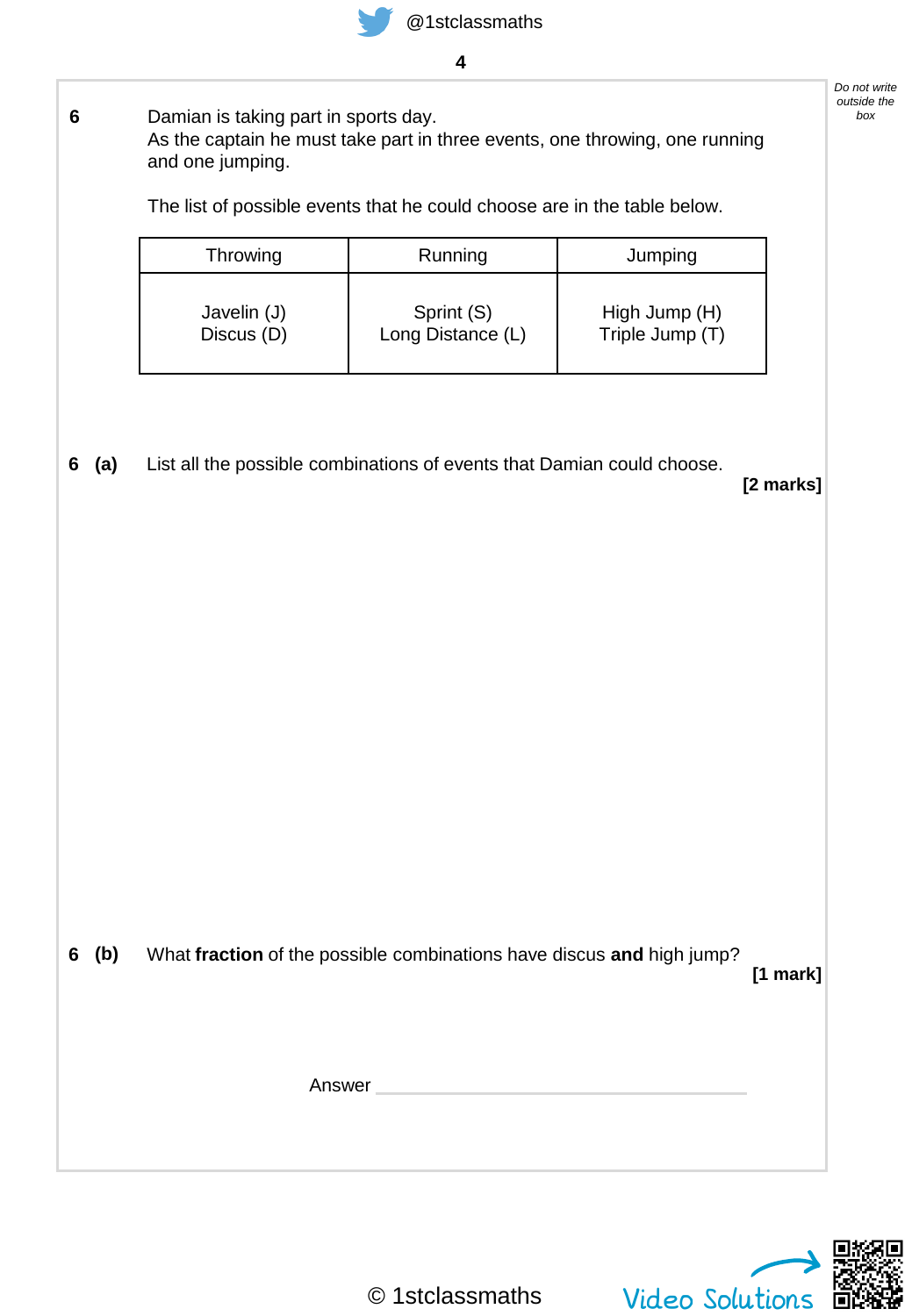

| Ō.<br>۰.<br>v     |  |
|-------------------|--|
| I<br>I<br>×<br>۰. |  |

|                         |                                             |                 |                      | $\sqrt{5}$                  |                |     |             |           |                                    |
|-------------------------|---------------------------------------------|-----------------|----------------------|-----------------------------|----------------|-----|-------------|-----------|------------------------------------|
| $\overline{\mathbf{7}}$ |                                             |                 | $5 + 8 + 2 + 1 = 16$ |                             |                |     |             |           | Do not write<br>outside the<br>box |
|                         | Make the following calculations correct.    |                 |                      |                             |                |     |             |           |                                    |
|                         | Use only the symbols $+, -, x, \div$ and () |                 |                      |                             |                |     |             | [3 marks] |                                    |
|                         |                                             | 5 <sup>5</sup>  | $8 \t2 \t1 = 42$     |                             |                |     |             |           |                                    |
|                         |                                             | 5               | $8 -$                |                             | $2 \qquad 1 =$ |     | $\mathbf 0$ |           |                                    |
|                         |                                             | $5\phantom{.0}$ | 8 <sup>8</sup>       | $2 \qquad 1$                |                | $=$ | 39          |           |                                    |
|                         |                                             |                 |                      | Turn over for next question |                |     |             |           |                                    |
|                         |                                             |                 |                      |                             |                |     |             |           |                                    |
|                         |                                             |                 |                      |                             |                |     |             |           |                                    |

**Turn over ►**



6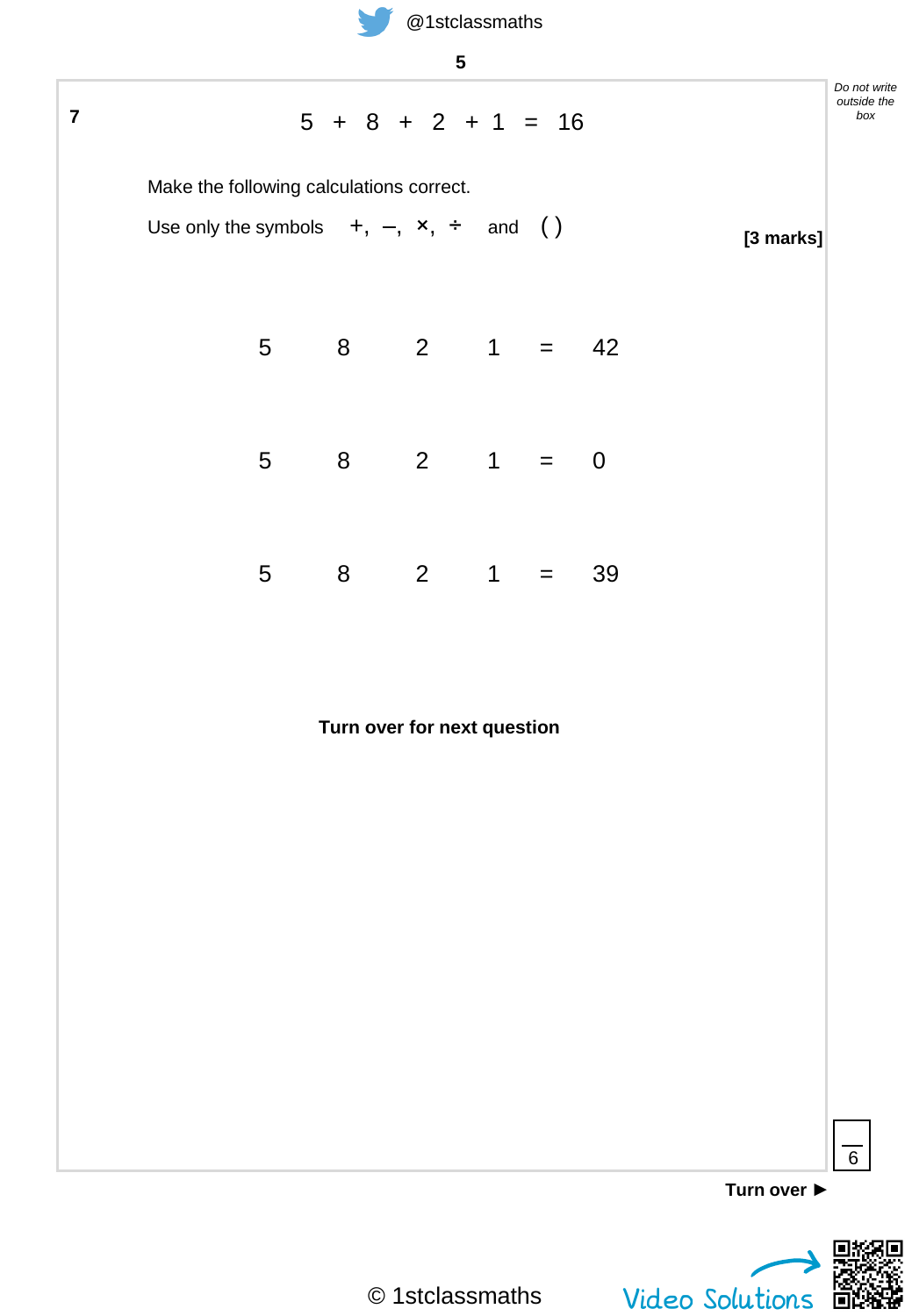**6**



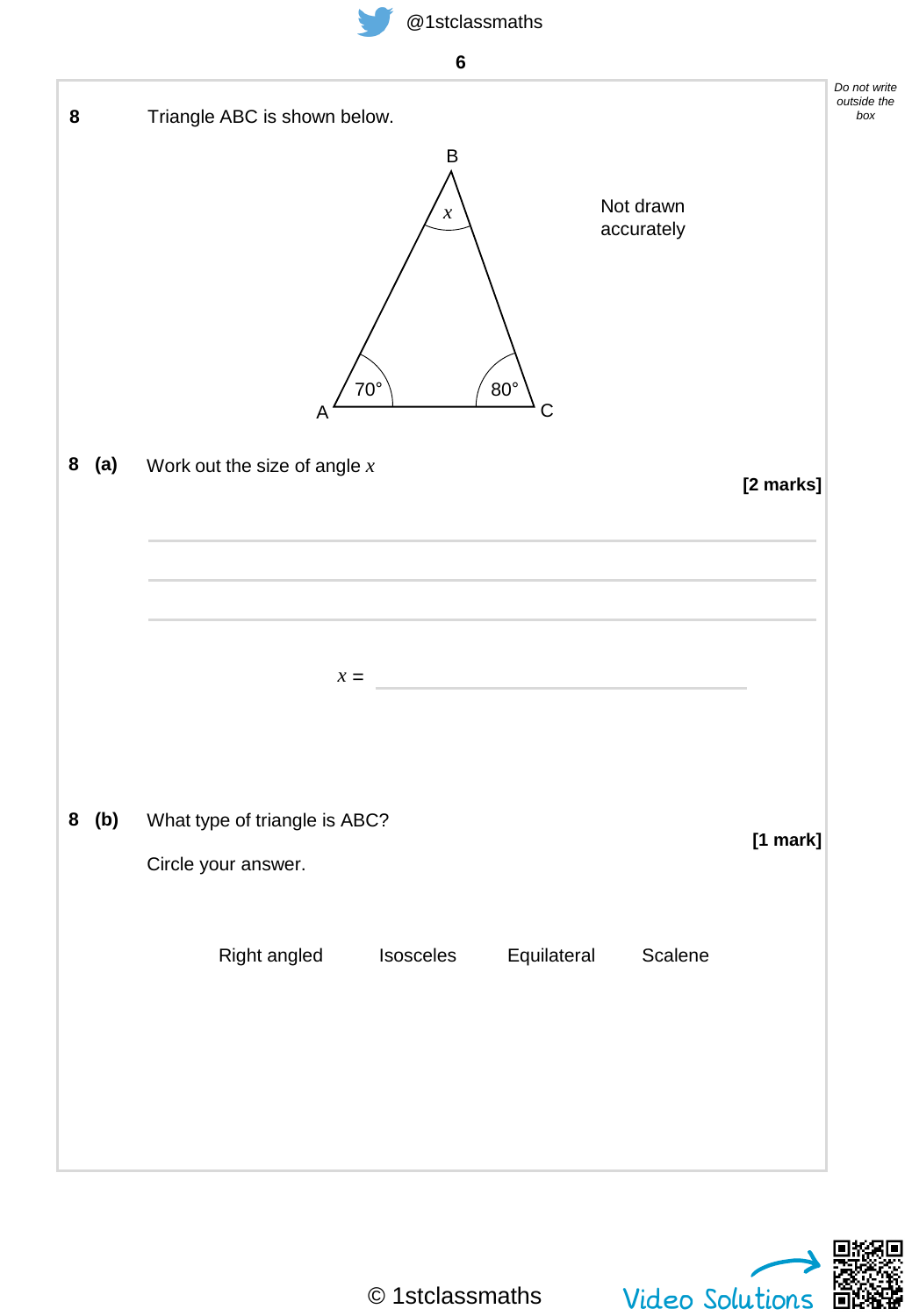

| __ |
|----|
|    |
|    |
|    |

| $\boldsymbol{9}$ |         | Here results are shown below.                                                                  | Emma records the temperature on 5 different days in January.                                                   |             | Do not write<br>outside the<br>box |
|------------------|---------|------------------------------------------------------------------------------------------------|----------------------------------------------------------------------------------------------------------------|-------------|------------------------------------|
|                  |         | Day                                                                                            | Temperature (°C)                                                                                               |             |                                    |
|                  |         | Monday                                                                                         | $\overline{2}$                                                                                                 |             |                                    |
|                  |         | Tuesday                                                                                        | 1                                                                                                              |             |                                    |
|                  |         | Wednesday                                                                                      | 11                                                                                                             |             |                                    |
|                  |         | Thursday                                                                                       | 3                                                                                                              |             |                                    |
|                  |         | Friday                                                                                         | $-2$                                                                                                           |             |                                    |
| 9                | (a)     | Work out the mean temperature.                                                                 |                                                                                                                | [2 marks]   |                                    |
|                  |         | Answer                                                                                         | the control of the control of the control of                                                                   |             |                                    |
|                  | $9$ (b) | Emma identifies one of the values as being an outlier.<br>Write down the value of the outlier. |                                                                                                                | [1 mark]    |                                    |
|                  |         |                                                                                                | Answer and the contract of the contract of the contract of the contract of the contract of the contract of the |             |                                    |
|                  |         |                                                                                                |                                                                                                                | Turn over ▶ | $6\phantom{1}$                     |

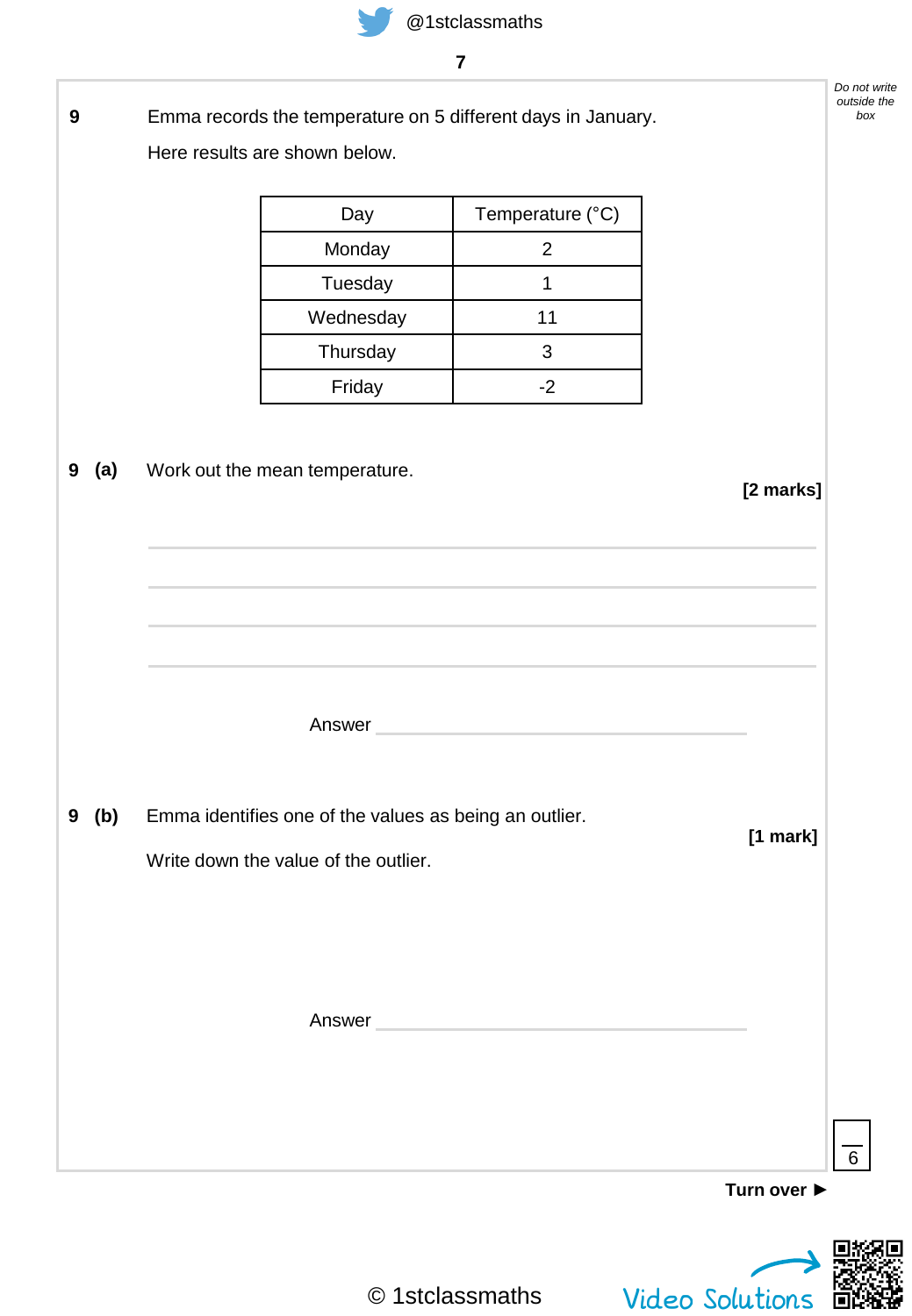

| ĉ             |
|---------------|
| ×<br>M.<br>۰, |

| 10 | The term-to-term rule of a sequence is                                                                                  | Do not write<br>outside the<br>box |
|----|-------------------------------------------------------------------------------------------------------------------------|------------------------------------|
|    | Multiply by 3 then subtract 10                                                                                          |                                    |
|    | The first term of the sequence is 4                                                                                     |                                    |
|    | Work out the next three terms of the sequence.<br>[3 marks]                                                             |                                    |
|    |                                                                                                                         |                                    |
|    |                                                                                                                         |                                    |
|    |                                                                                                                         |                                    |
|    |                                                                                                                         |                                    |
| 11 | Nish is doing the calculation shown below                                                                               |                                    |
|    | $3.8 \times 2304$<br>19                                                                                                 |                                    |
|    | Use approximations to 1 significant figure to find an estimate for his calculation.<br>[3 marks]                        |                                    |
|    |                                                                                                                         |                                    |
|    |                                                                                                                         |                                    |
|    |                                                                                                                         |                                    |
|    | Answer <b>Executive Community</b> and the community of the community of the community of the community of the community |                                    |
|    |                                                                                                                         |                                    |

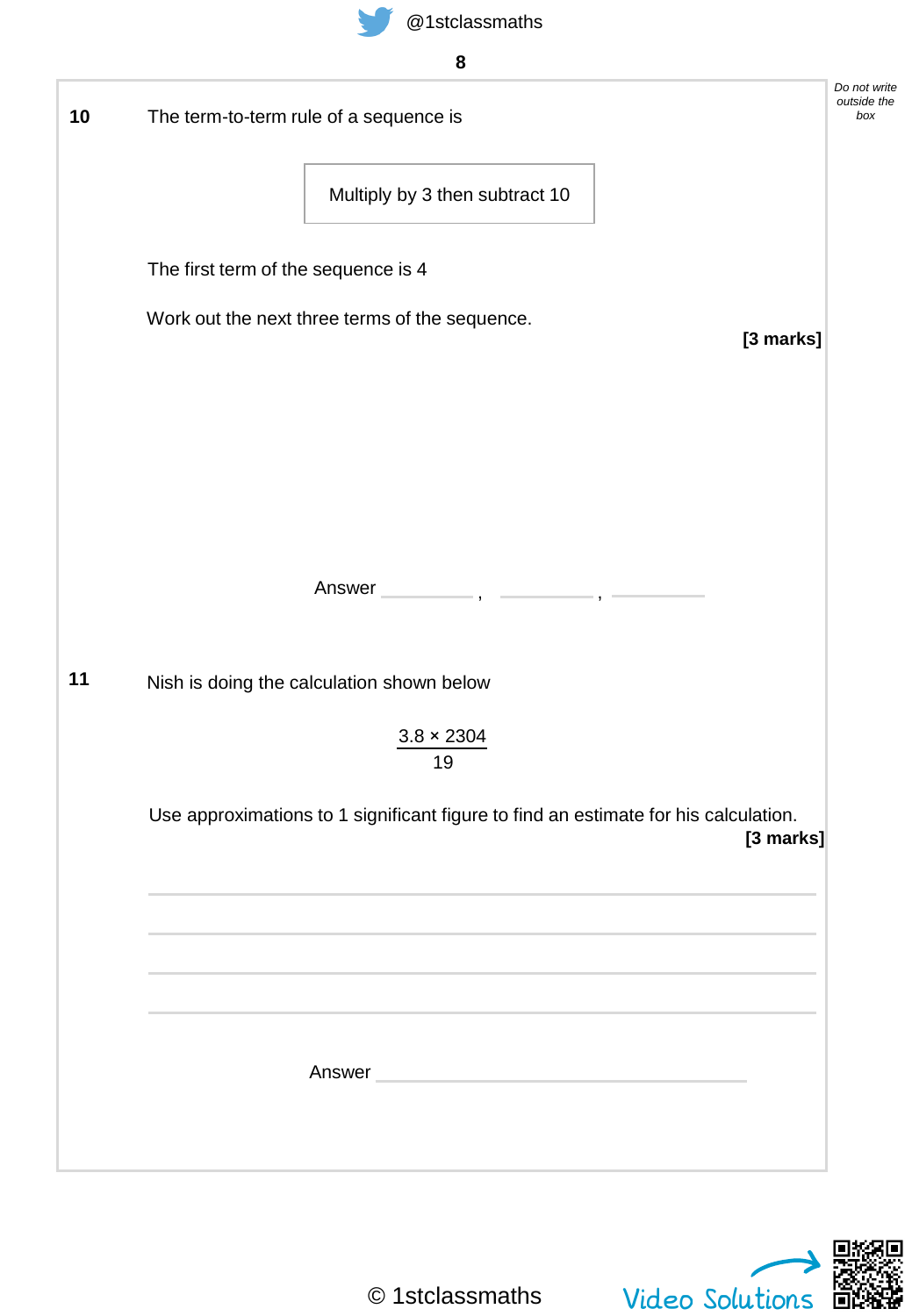

| $\boldsymbol{9}$                                            | Do not write                    |
|-------------------------------------------------------------|---------------------------------|
| Work out 35% of 240                                         | outside the<br>[3 marks]        |
|                                                             |                                 |
|                                                             |                                 |
|                                                             |                                 |
| Answer <b>Experience Answer</b>                             |                                 |
|                                                             |                                 |
| In a bag the ratio of green counters to red counters is 3:7 |                                 |
| What fraction of the counters are green?                    | [1 mark]                        |
| Answer                                                      |                                 |
|                                                             |                                 |
|                                                             |                                 |
|                                                             |                                 |
|                                                             |                                 |
|                                                             | Turn over $\blacktriangleright$ |

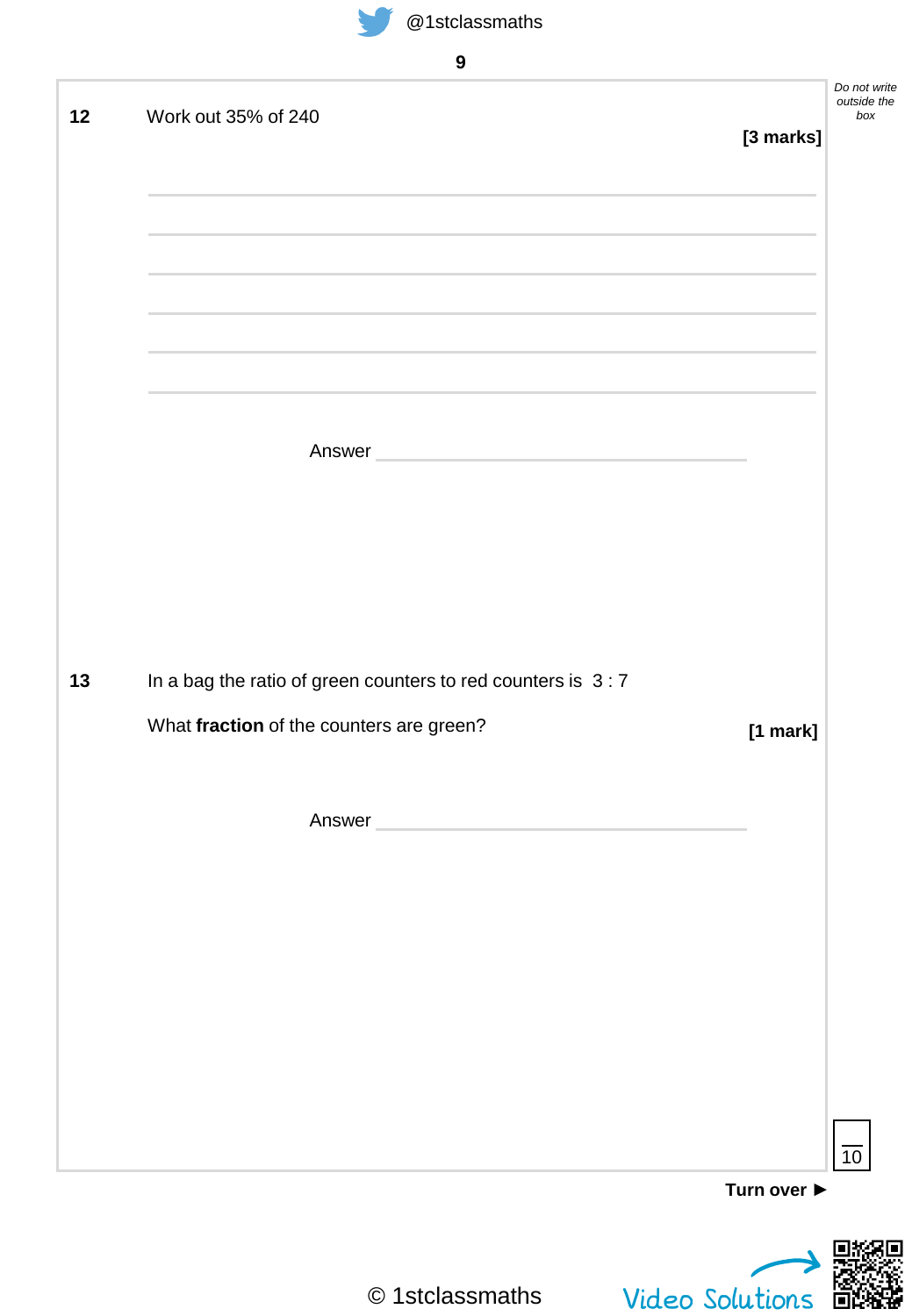| 14       |                                                    |                   |               |                                                                                                                                                                                                                               | The table below shows information about which sport 300 students picked for P.E. | Do not write<br>outside the<br>box |
|----------|----------------------------------------------------|-------------------|---------------|-------------------------------------------------------------------------------------------------------------------------------------------------------------------------------------------------------------------------------|----------------------------------------------------------------------------------|------------------------------------|
|          |                                                    |                   | Football      | Hockey                                                                                                                                                                                                                        |                                                                                  |                                    |
|          |                                                    | Year 7            | 85            |                                                                                                                                                                                                                               |                                                                                  |                                    |
|          |                                                    | Year <sub>8</sub> |               | 50                                                                                                                                                                                                                            |                                                                                  |                                    |
|          |                                                    |                   | Total = $180$ | Total = $120$                                                                                                                                                                                                                 |                                                                                  |                                    |
| 14 $(a)$ | Complete the table.                                |                   |               |                                                                                                                                                                                                                               | [2 marks]                                                                        |                                    |
| 14(b)    | What percentage of the 300 students picked hockey? |                   |               |                                                                                                                                                                                                                               | [2 marks]                                                                        |                                    |
|          |                                                    |                   |               | Answer                                                                                                                                                                                                                        |                                                                                  |                                    |
| 14 (c)   | One of the students is chosen at random.           |                   |               |                                                                                                                                                                                                                               |                                                                                  |                                    |
|          |                                                    |                   |               | What is the probability that they are a year 7 who chose football?                                                                                                                                                            | [1 mark]                                                                         |                                    |
|          |                                                    |                   |               | the control of the control of the control of the control of the control of the control of the control of the control of the control of the control of the control of the control of the control of the control of the control |                                                                                  |                                    |

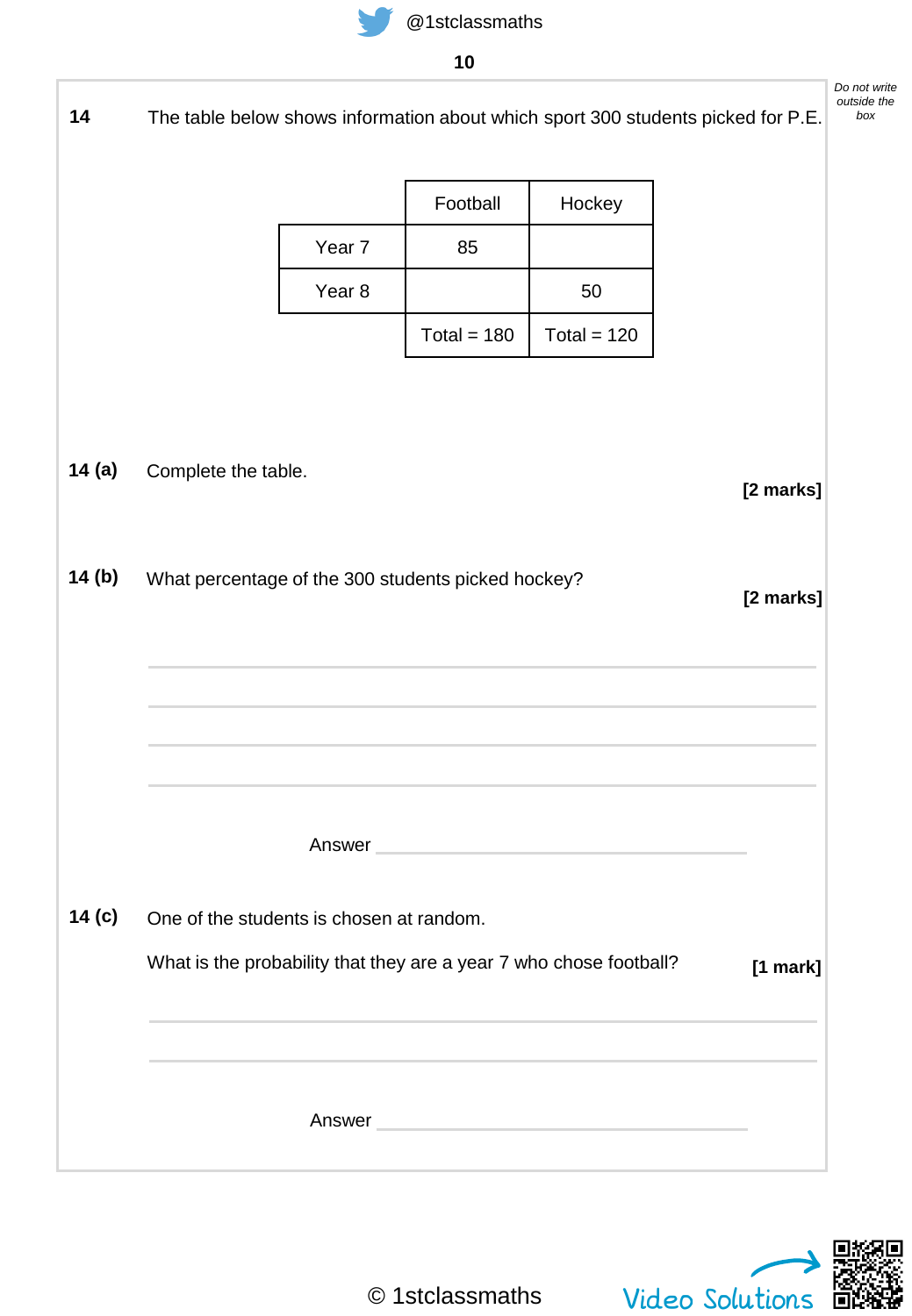



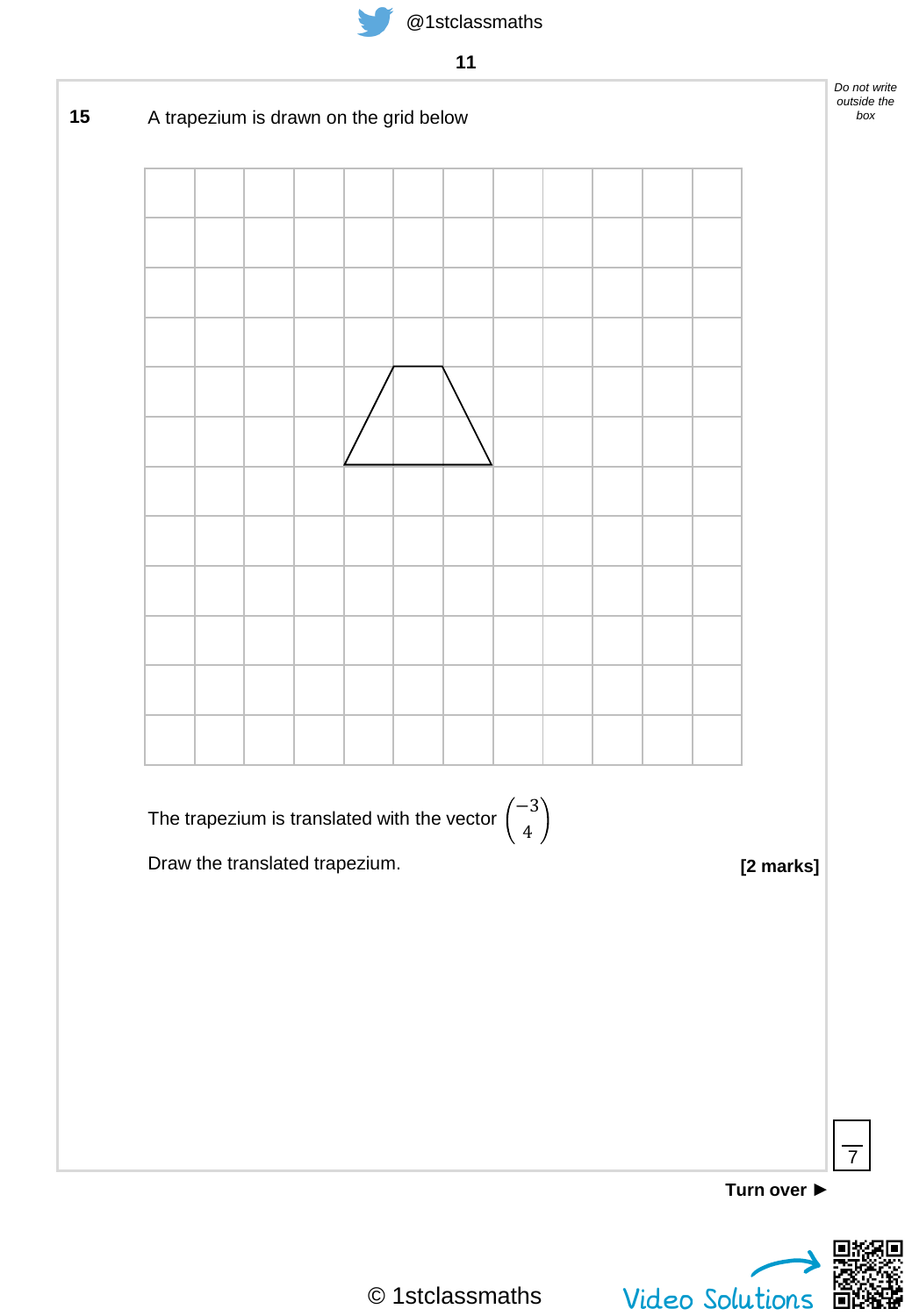| A solid has a mass of 300g and a volume of 40cm <sup>3</sup> | Calculate the density of the solid.          |                                                                            |         |     |            |
|--------------------------------------------------------------|----------------------------------------------|----------------------------------------------------------------------------|---------|-----|------------|
|                                                              |                                              |                                                                            |         |     |            |
|                                                              | Include the units of your answer.            |                                                                            |         |     | [3 marks]  |
|                                                              |                                              |                                                                            |         |     |            |
|                                                              |                                              |                                                                            |         |     |            |
|                                                              |                                              |                                                                            |         |     |            |
|                                                              |                                              |                                                                            |         |     |            |
|                                                              |                                              |                                                                            |         |     |            |
|                                                              |                                              |                                                                            |         |     |            |
|                                                              |                                              |                                                                            |         |     |            |
|                                                              | Answer                                       | <u> 1990 - Jan James James Barbara, politik eta politikaria (h. 1901).</u> |         |     |            |
|                                                              |                                              |                                                                            |         |     |            |
|                                                              |                                              |                                                                            |         |     |            |
|                                                              |                                              |                                                                            |         |     |            |
|                                                              | Shapes A and B both have the same perimeter. |                                                                            |         |     |            |
|                                                              | 8cm                                          |                                                                            | 5cm     |     | Not drawn  |
|                                                              |                                              | 4 <sub>cm</sub>                                                            |         |     | accurately |
|                                                              | A<br>$\boldsymbol{\chi}$                     |                                                                            | $\sf B$ | 7cm |            |
|                                                              |                                              | 4cm                                                                        | 5cm     |     |            |
|                                                              | Calculate the value of $x$                   |                                                                            |         |     |            |
|                                                              |                                              |                                                                            |         |     | [3 marks]  |
|                                                              |                                              |                                                                            |         |     |            |
|                                                              |                                              |                                                                            |         |     |            |
|                                                              |                                              |                                                                            |         |     |            |
|                                                              |                                              |                                                                            |         |     |            |
|                                                              |                                              |                                                                            |         |     |            |
|                                                              |                                              |                                                                            |         |     |            |
|                                                              |                                              |                                                                            |         |     |            |

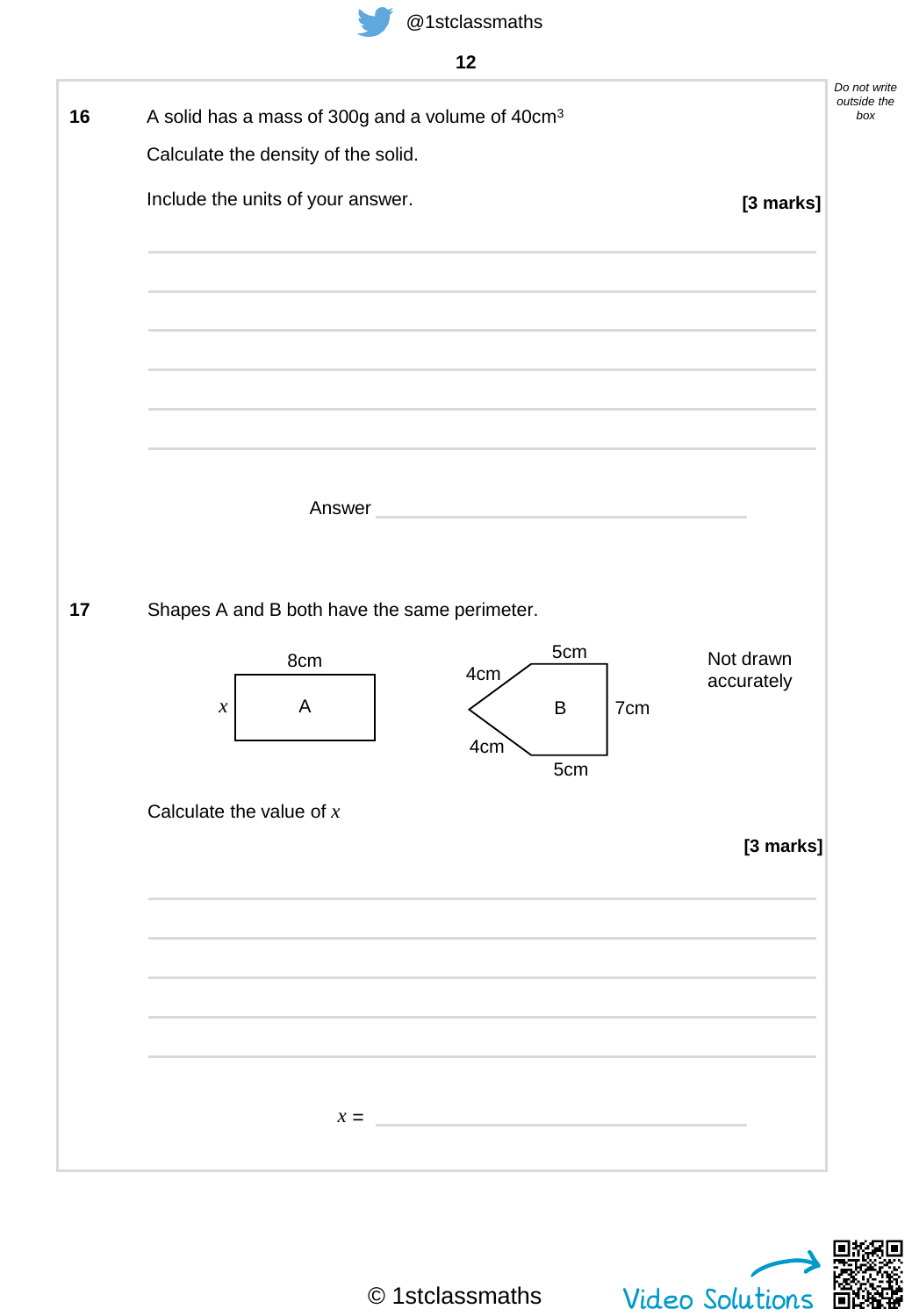



© 1stclassmaths

Video Solutions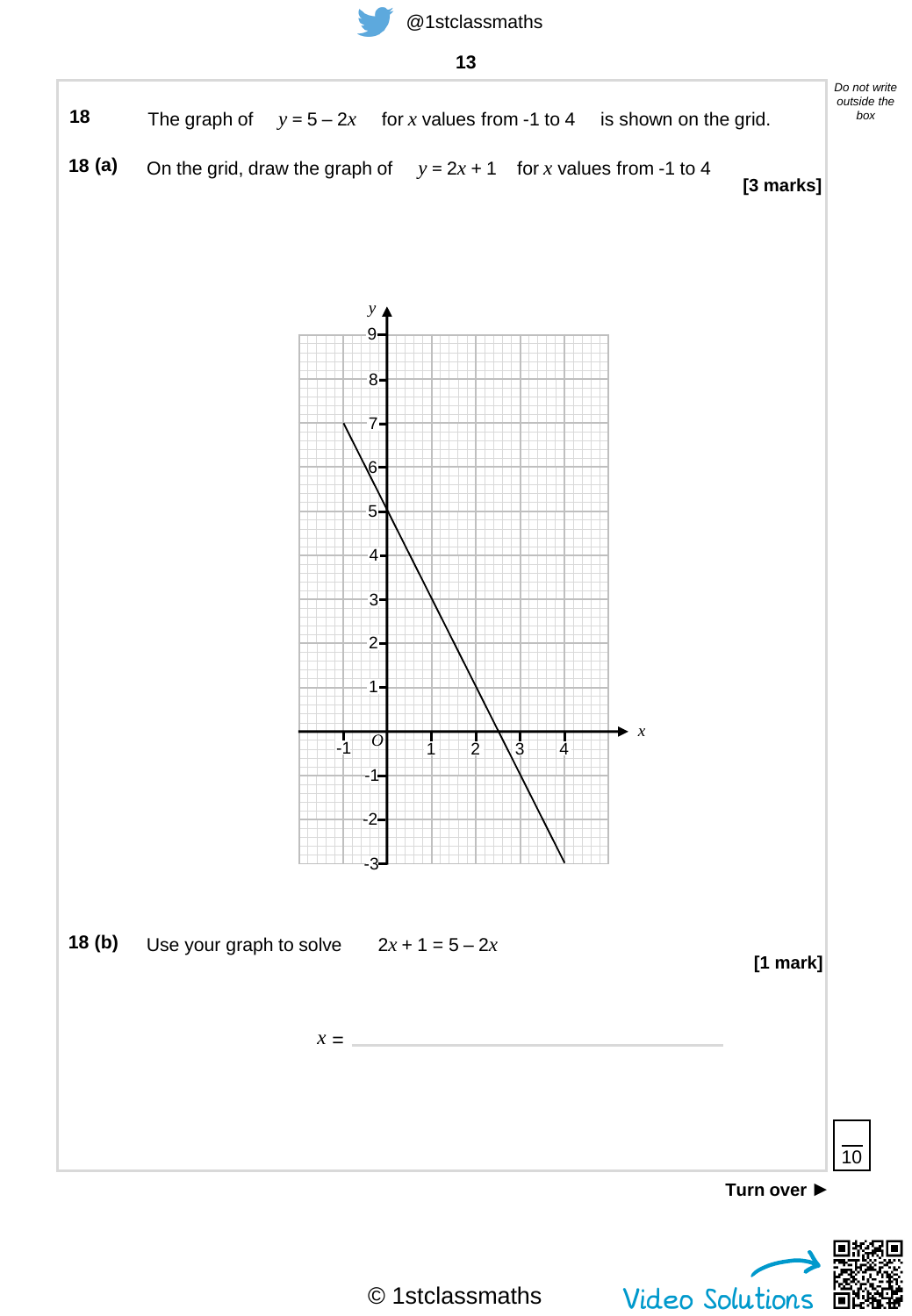

**14**

Megan is paying her phone bill. **19** *box*

Information about the charges is shown below.

£10 per month + 10p per text message Calls at 2p per minute

The table below shows Megan's usage for the last three months.

|               | February | March | April |
|---------------|----------|-------|-------|
| Text messages |          | 10    |       |
| Call minutes  | 10       | 35    | 15    |

Calculate the cost of Megan's **total** bill for the **three** months.

**[4 marks]**

*Do not write outside the*

| Answer |  |  |
|--------|--|--|
|        |  |  |

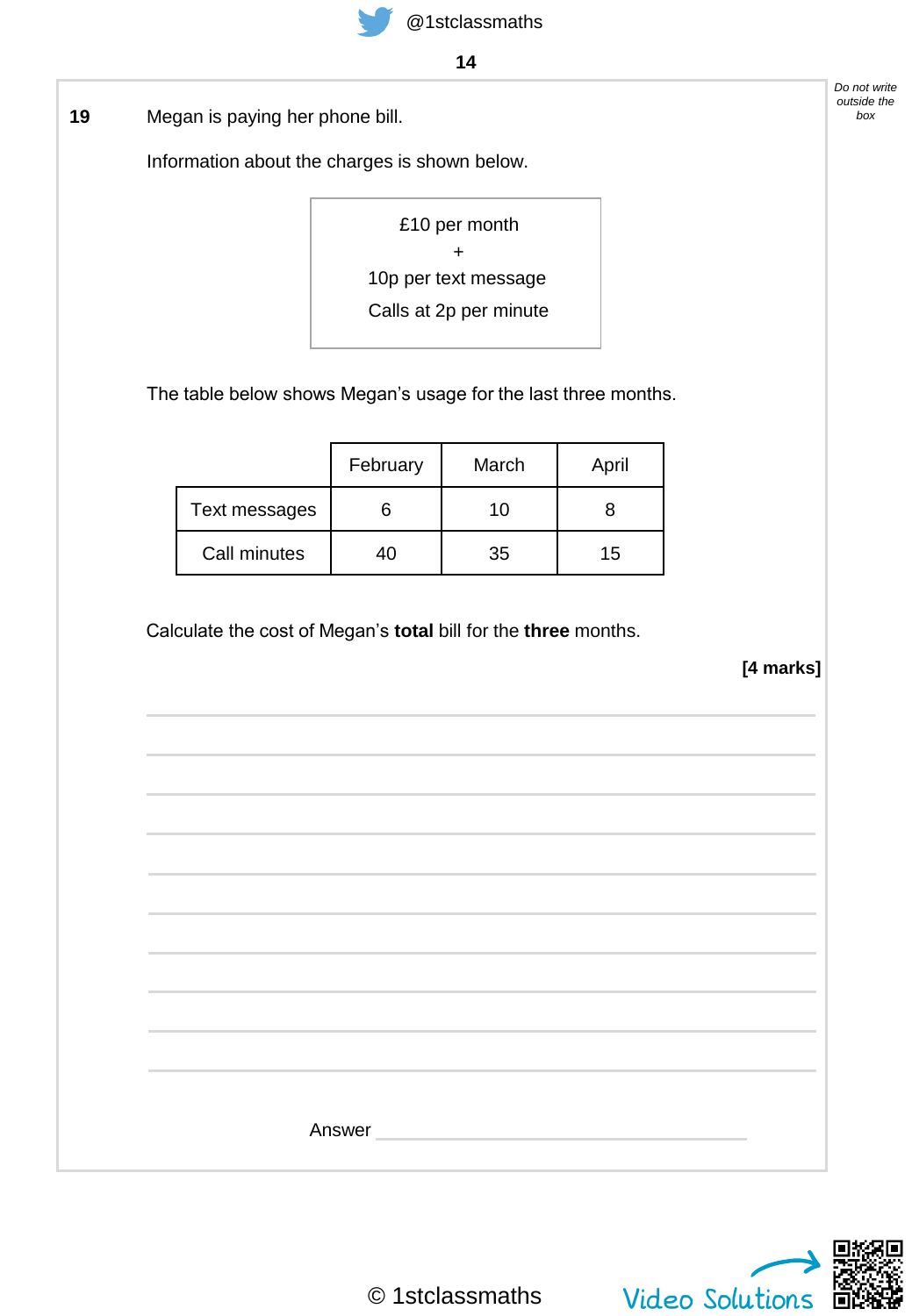

| 20(a) | An electrician charges a call out fee of £20 plus £12 per hour worked.                                                                                                                                                        | Do not write<br>outside the |
|-------|-------------------------------------------------------------------------------------------------------------------------------------------------------------------------------------------------------------------------------|-----------------------------|
|       | Write a formula for the total cost $(C)$ of an electrics job that lasts for $(h)$ hours.<br>[2 marks]                                                                                                                         |                             |
|       | <u> 1989 - Johann Stoff, amerikansk politiker (d. 1989)</u>                                                                                                                                                                   |                             |
|       | Answer <b>Executive Community</b> and the community of the community of the community of the community of the community                                                                                                       |                             |
| 20(b) | A plumber charges twice the call out fee but half the hourly rate of the<br>electrician.                                                                                                                                      |                             |
|       | Write a formula for the total cost $(C)$ of a <b>plumbing</b> job that lasts for $(h)$ hours.<br>$[1$ mark]                                                                                                                   |                             |
|       | the control of the control of the control of the control of the control of the control of the control of the control of the control of the control of the control of the control of the control of the control of the control |                             |
|       | Answer                                                                                                                                                                                                                        |                             |
|       |                                                                                                                                                                                                                               |                             |
|       |                                                                                                                                                                                                                               |                             |
|       |                                                                                                                                                                                                                               |                             |
|       |                                                                                                                                                                                                                               |                             |
|       |                                                                                                                                                                                                                               | $\overline{7}$              |
|       | Turn over $\blacktriangleright$                                                                                                                                                                                               |                             |

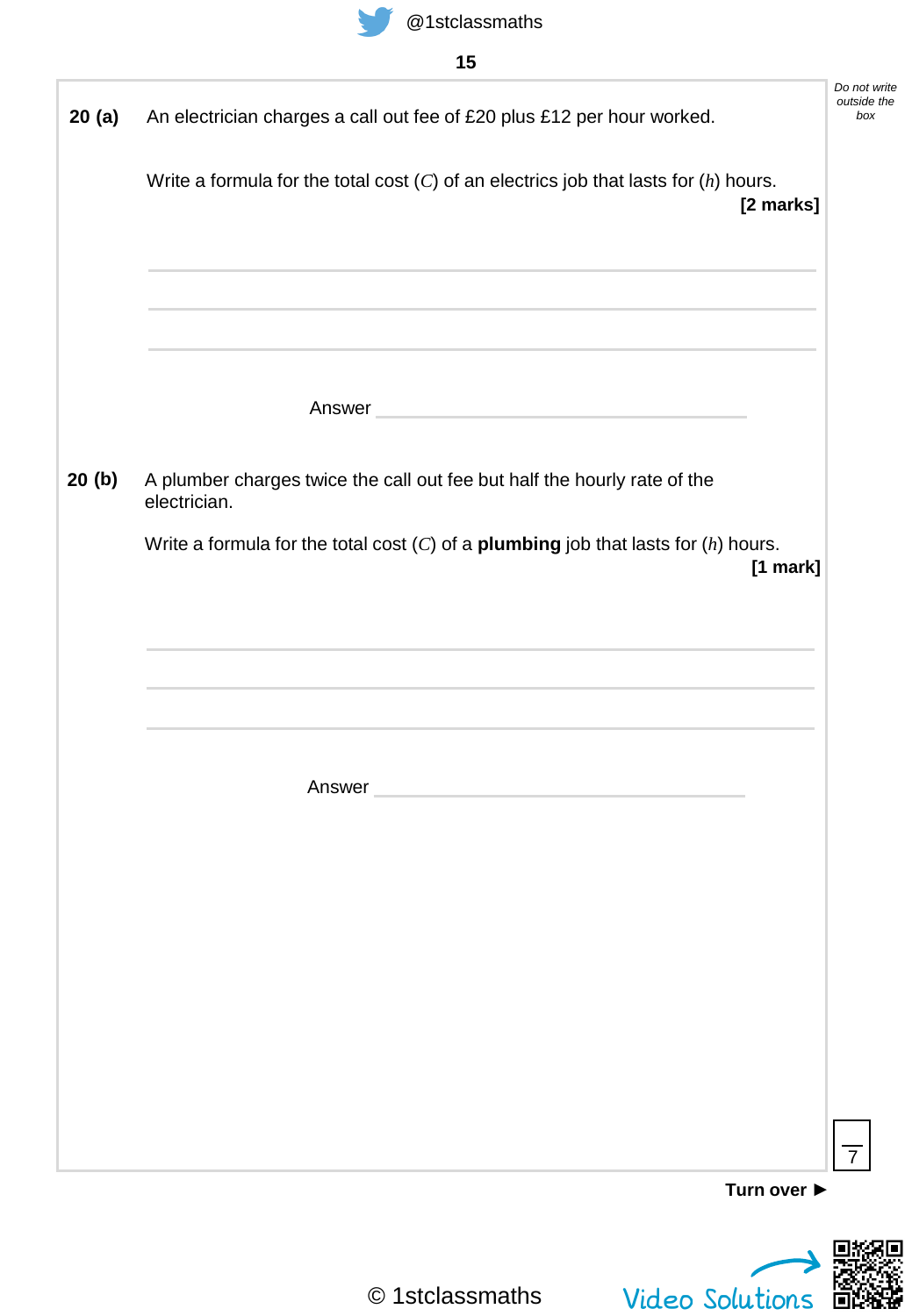| ۰.<br>٧<br>۰.<br>۰.<br>× |
|--------------------------|
|--------------------------|

|                   | 'V                                                                                                                                                                                                                            |            |                                    |
|-------------------|-------------------------------------------------------------------------------------------------------------------------------------------------------------------------------------------------------------------------------|------------|------------------------------------|
| 21(a)             | Work out $\left(\frac{2}{3}\right)^2 + \frac{1}{4}$                                                                                                                                                                           | [3 marks]  | Do not write<br>outside the<br>box |
|                   |                                                                                                                                                                                                                               |            |                                    |
|                   | Answer                                                                                                                                                                                                                        |            |                                    |
| 21(b)             | Write $2^{20} \div (2^3)^4$ as a single power of 2.                                                                                                                                                                           | [2 marks]  |                                    |
|                   | Answer and the contract of the contract of the contract of the contract of the contract of the contract of the                                                                                                                |            |                                    |
|                   | 21 (c) Write 0.0042 in standard form.                                                                                                                                                                                         | $[1$ mark] |                                    |
|                   | Answer                                                                                                                                                                                                                        |            |                                    |
| 21 <sub>(d)</sub> | Work out $(4 \times 10^3) \times (3 \times 10^5)$ giving your answer in standard form.                                                                                                                                        | [2 marks]  |                                    |
|                   | the control of the control of the control of the control of the control of the control of the control of the control of the control of the control of the control of the control of the control of the control of the control |            |                                    |
|                   |                                                                                                                                                                                                                               |            |                                    |
|                   | Answer <b>Experience Answer</b>                                                                                                                                                                                               |            |                                    |

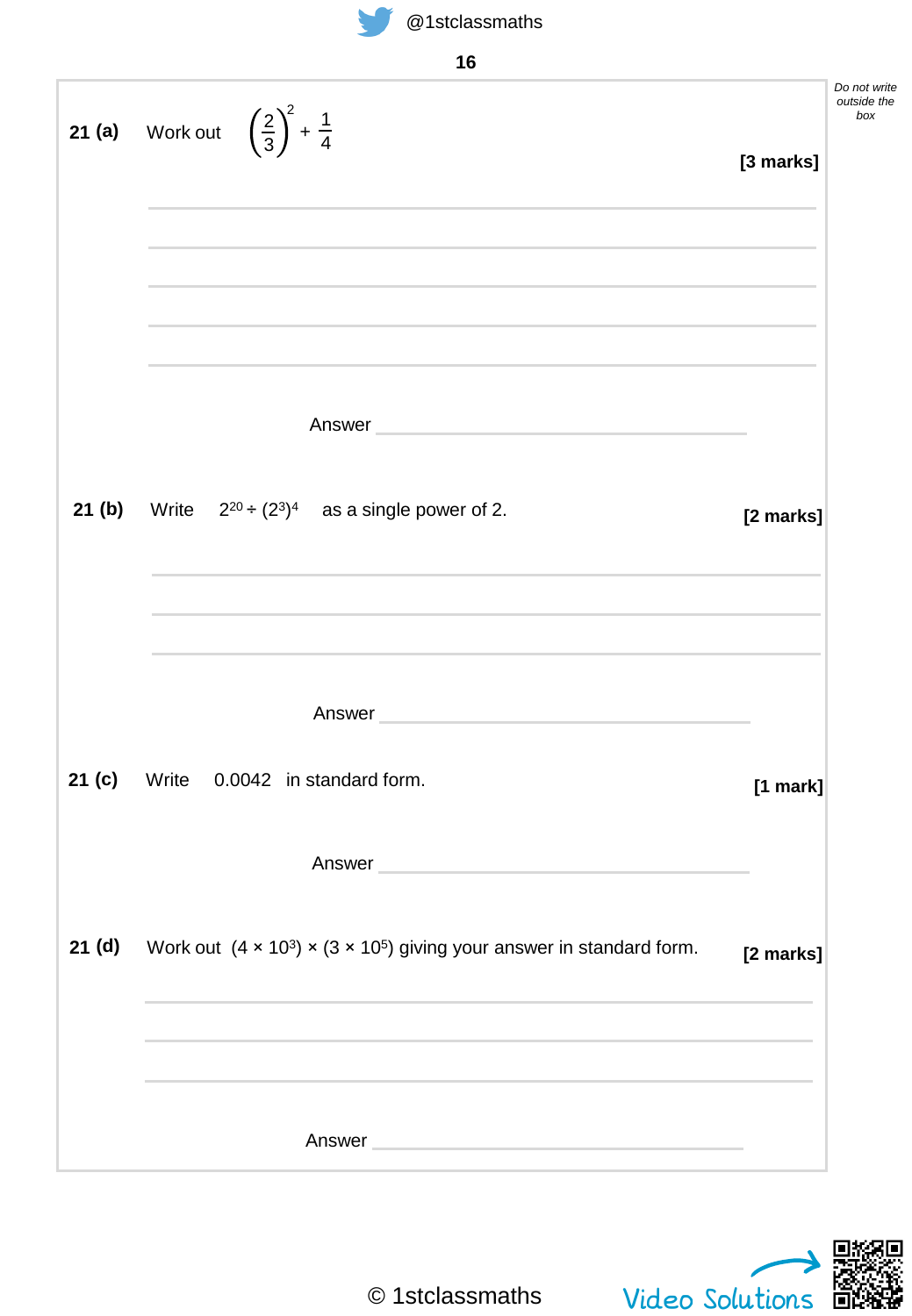

| _<br>۰. |  |
|---------|--|
|---------|--|

| Solve $\frac{x}{4} + 9 = 3$                                                                                                                                                                                                                                                                                                         | [2 marks] |
|-------------------------------------------------------------------------------------------------------------------------------------------------------------------------------------------------------------------------------------------------------------------------------------------------------------------------------------|-----------|
|                                                                                                                                                                                                                                                                                                                                     |           |
|                                                                                                                                                                                                                                                                                                                                     |           |
|                                                                                                                                                                                                                                                                                                                                     |           |
|                                                                                                                                                                                                                                                                                                                                     |           |
|                                                                                                                                                                                                                                                                                                                                     |           |
| $\mathcal{X} = \begin{bmatrix} 1 & 0 & 0 \\ 0 & 0 & 0 \\ 0 & 0 & 0 \\ 0 & 0 & 0 \\ 0 & 0 & 0 \\ 0 & 0 & 0 \\ 0 & 0 & 0 \\ 0 & 0 & 0 \\ 0 & 0 & 0 & 0 \\ 0 & 0 & 0 & 0 \\ 0 & 0 & 0 & 0 \\ 0 & 0 & 0 & 0 & 0 \\ 0 & 0 & 0 & 0 & 0 \\ 0 & 0 & 0 & 0 & 0 \\ 0 & 0 & 0 & 0 & 0 & 0 \\ 0 & 0 & 0 & 0 & 0 & 0 \\ 0 & 0 & 0 & 0 & 0 & 0 &$ |           |
|                                                                                                                                                                                                                                                                                                                                     |           |
|                                                                                                                                                                                                                                                                                                                                     |           |
| The cost of a calculator is £3.60                                                                                                                                                                                                                                                                                                   |           |
| The cost of a pen is 80p                                                                                                                                                                                                                                                                                                            |           |
| Write the cost of a calculator to the cost of a pen.                                                                                                                                                                                                                                                                                | [2 marks] |
| Give your answer in simplest form.                                                                                                                                                                                                                                                                                                  |           |
|                                                                                                                                                                                                                                                                                                                                     |           |
|                                                                                                                                                                                                                                                                                                                                     |           |
|                                                                                                                                                                                                                                                                                                                                     |           |
|                                                                                                                                                                                                                                                                                                                                     |           |
| Answer Party Communication Communication Communication Communication Communication Communication Communication                                                                                                                                                                                                                      |           |
|                                                                                                                                                                                                                                                                                                                                     |           |
|                                                                                                                                                                                                                                                                                                                                     |           |
|                                                                                                                                                                                                                                                                                                                                     |           |
|                                                                                                                                                                                                                                                                                                                                     |           |
|                                                                                                                                                                                                                                                                                                                                     |           |

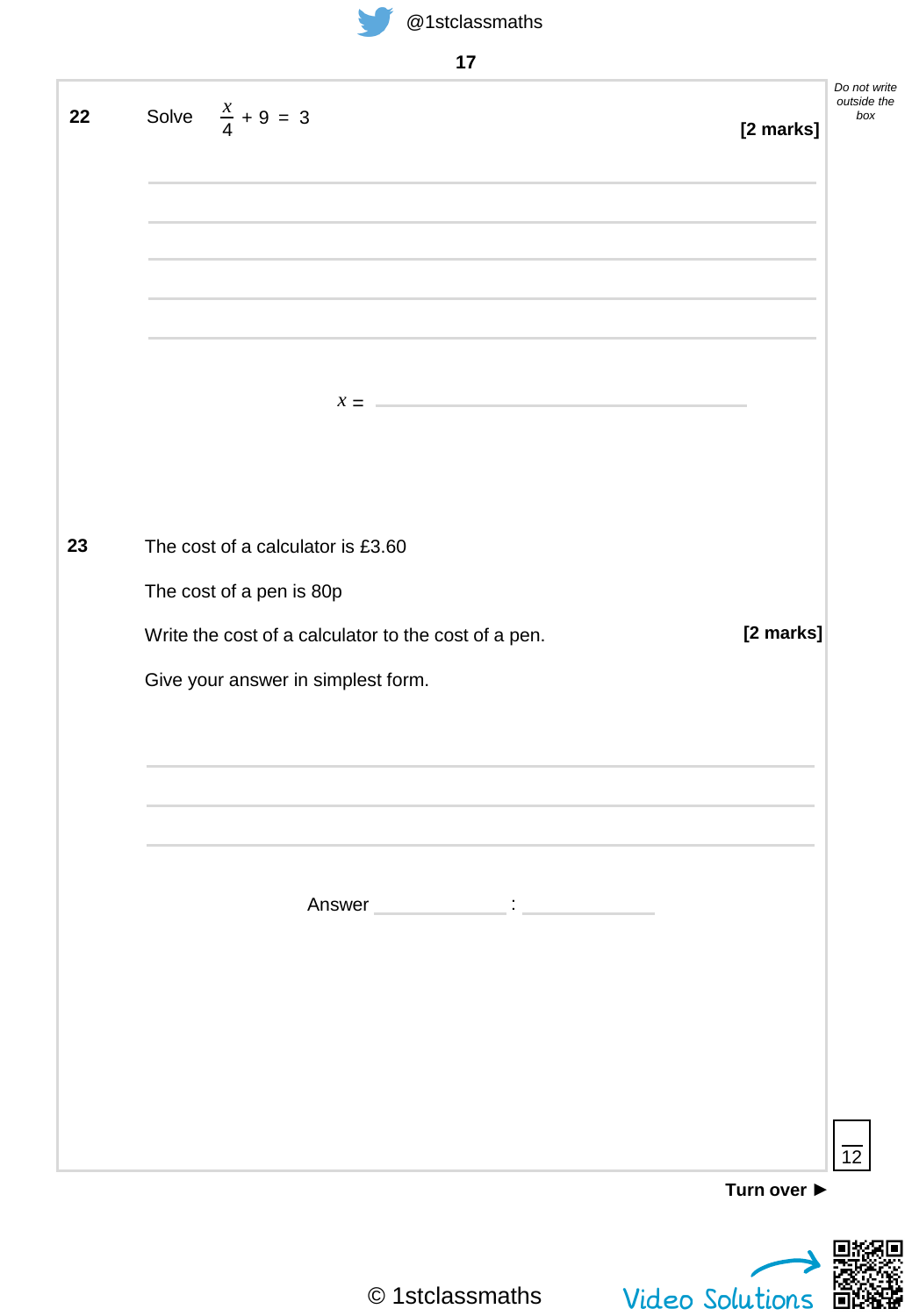ABCDEF is a regular hexagon. **24** *box*

Using only ruler and compasses, show the region inside the hexagon that is

less than 6 cm from E

and

closer to point C than point D

Label the region R.

Show all your construction lines.

**[3 marks]**

*Do not write outside the*



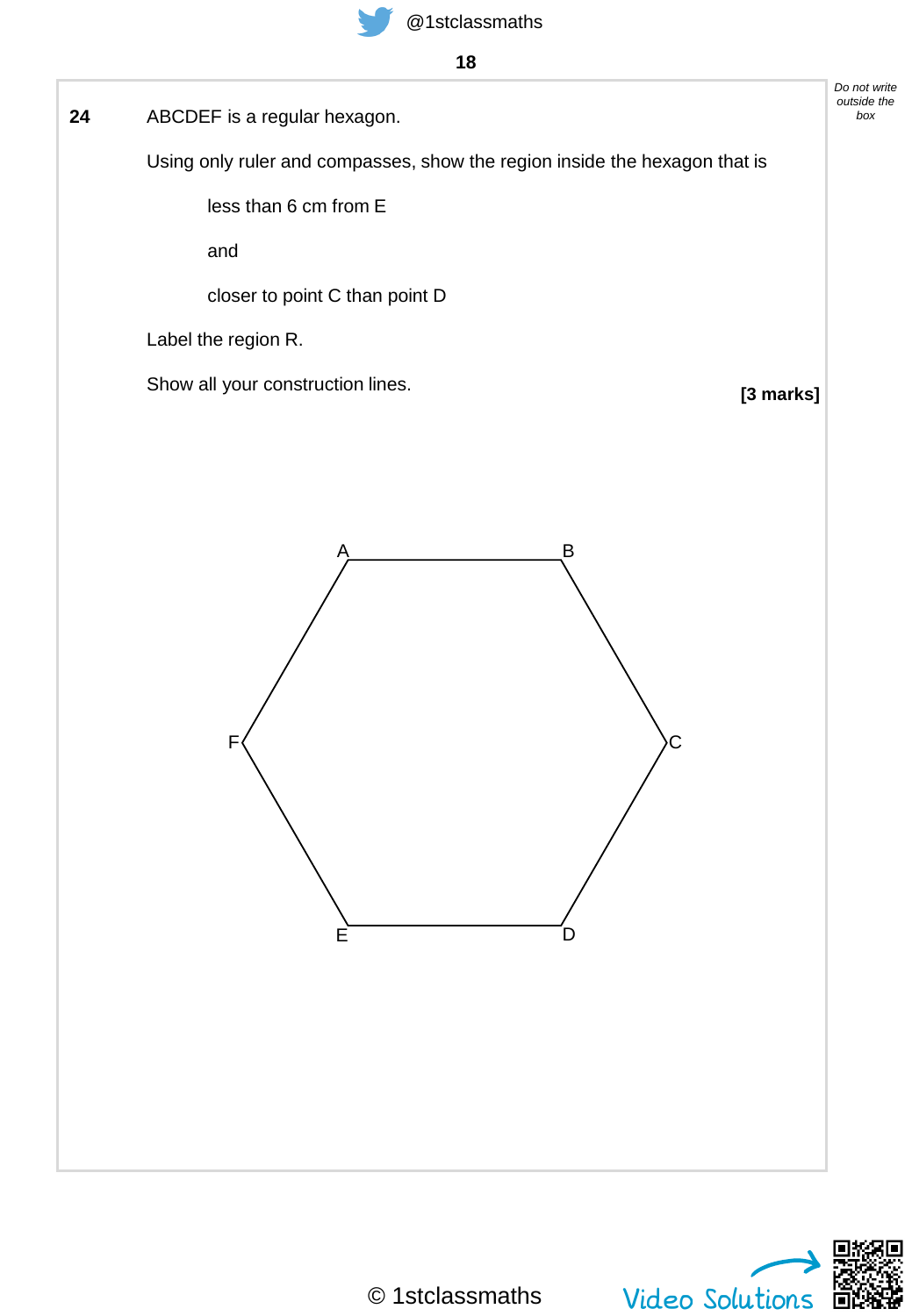

| The diagram shows a sector of a circle of radius 6cm. | Do not write<br>outside the<br>box                |
|-------------------------------------------------------|---------------------------------------------------|
| 6 cm                                                  | Not drawn<br>accurately                           |
| Calculate the area of the sector.                     |                                                   |
| Give your answer in terms of $\pi$ .                  | [3 marks]                                         |
|                                                       |                                                   |
|                                                       |                                                   |
|                                                       |                                                   |
|                                                       |                                                   |
|                                                       |                                                   |
|                                                       |                                                   |
| Answer -                                              |                                                   |
|                                                       |                                                   |
|                                                       |                                                   |
|                                                       |                                                   |
|                                                       |                                                   |
|                                                       |                                                   |
|                                                       | $\overline{6}$<br>Turn over $\blacktriangleright$ |

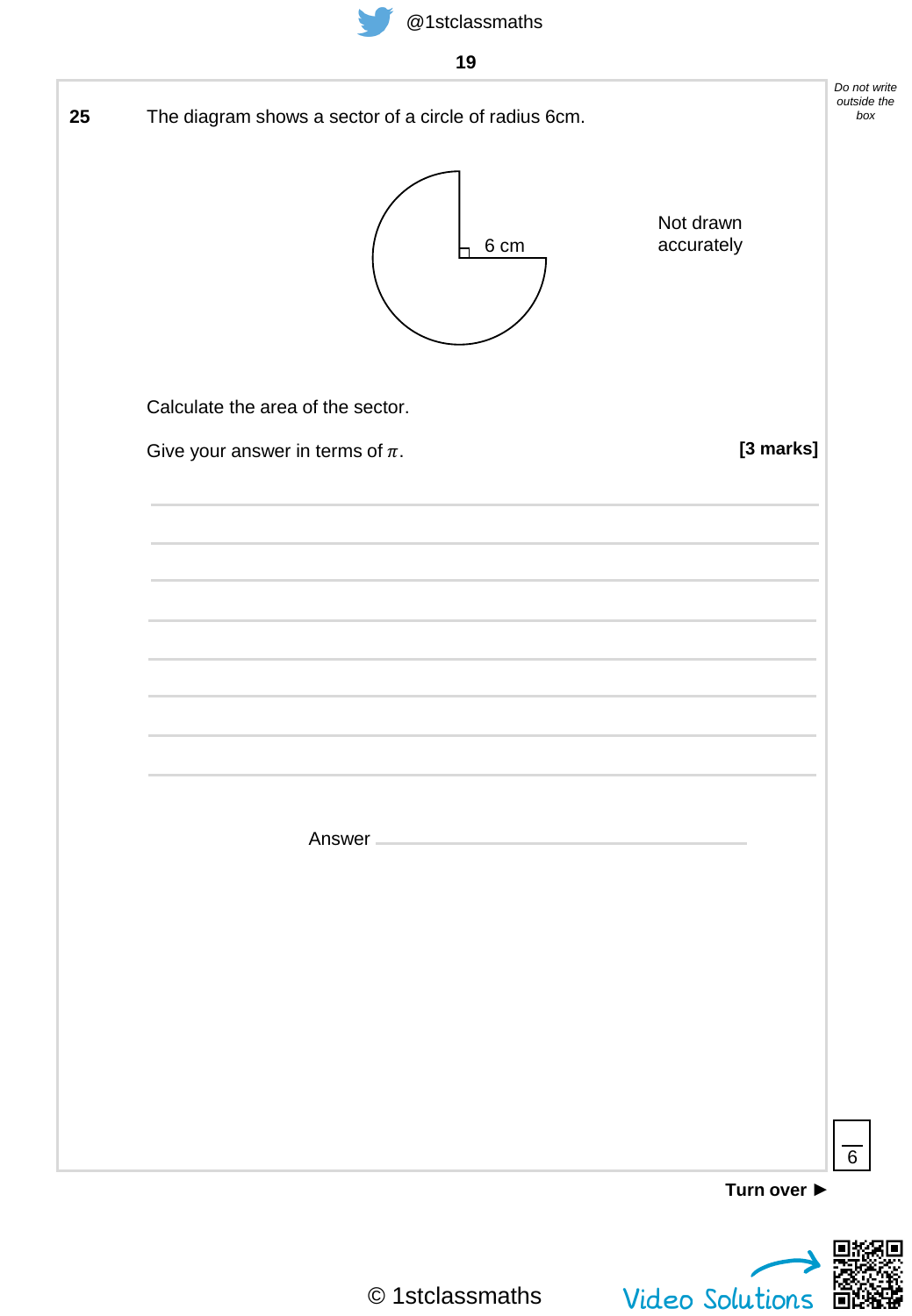